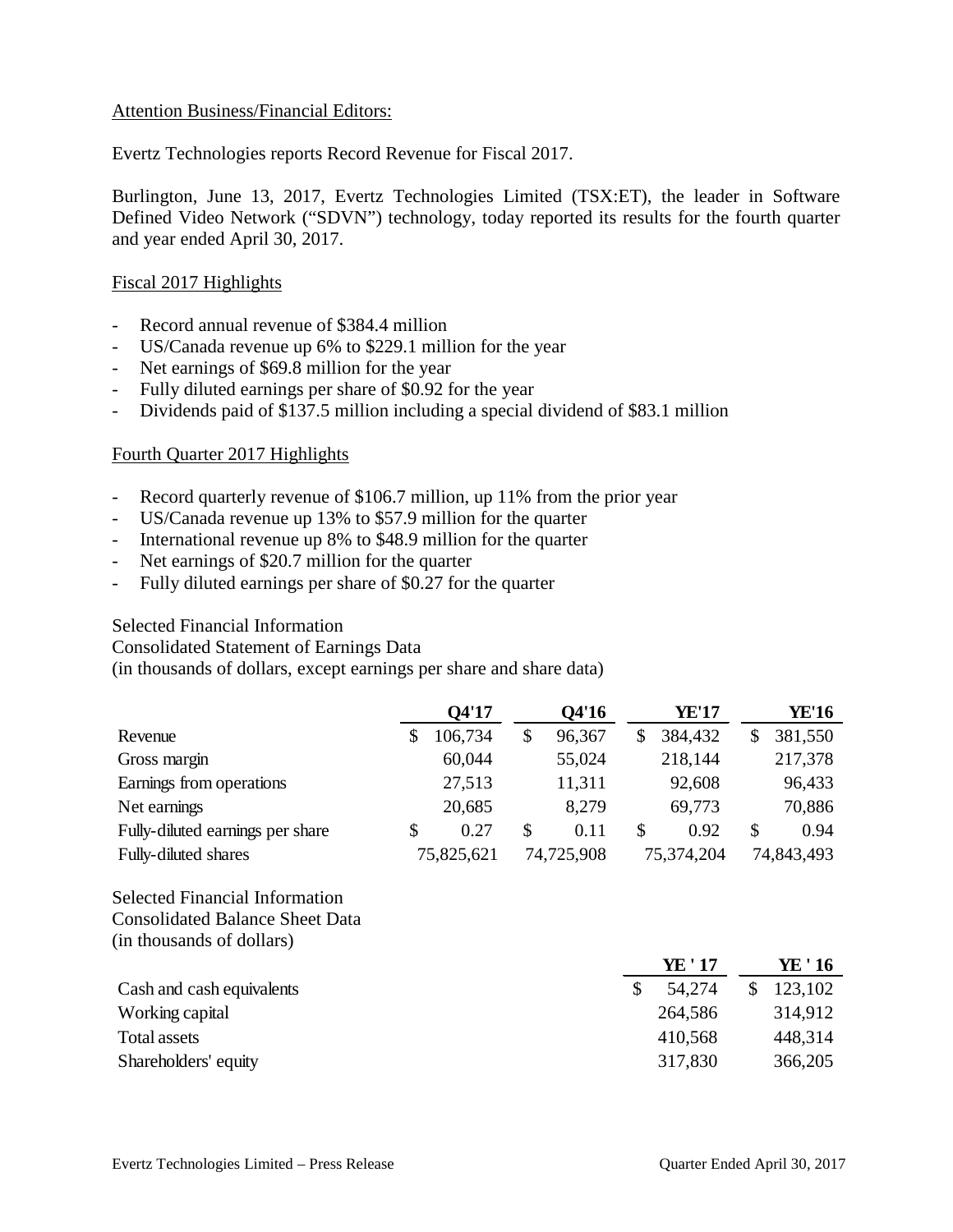# Revenue

For the quarter ended April 30, 2017, revenues were \$106.7 million, up 11% or \$10.3 million as compared to revenues of \$96.4 million for the quarter ended April 30, 2016. For the quarter, revenues in the United States/Canada region were \$57.9 million, up 13% or \$6.7 million as compared to \$51.2 million in the same quarter last year. The International region had revenues of \$48.9 million, up 8% or \$3.8 million as compared to \$45.1 million in the same quarter last year.

For the year ended April 30, 2017, sales were \$384.4 million, an increase of \$2.8 million or 1% as compared to sales of \$381.6 million for the prior year. For the year, revenues in the United States/Canada region were \$229.1 million as compared to \$216.0 million in the prior year. The International region had revenues of \$155.4 million compared to \$165.5 million in the prior year.

# Gross Margin

For the quarter ended April 30, 2017 gross margin was \$60.0 million as compared to \$55.0 million in the same quarter last year. Gross margin percentage was approximately 56.3% as compared to 57.1% in the quarter ended April 30, 2016.

For the year ended April 30, 2017 gross margin was \$218.1 million as compared to \$217.4 million for the year ended April 30, 2016. Gross margin percentage was approximately 56.7% for the year ended April 30, 2017 as compared to 57.0% for the prior year.

#### **Earnings**

For the quarter ended April 30, 2017 net earnings were \$20.7 million as compared to \$8.3 million in the corresponding period last year.

For the year ended April 30, 2017 net earnings were \$69.8 million as compared to \$70.9 million in the corresponding period last year.

For the quarter ended April 30, 2017, earnings per share on a fully-diluted basis were \$0.27 as compared to \$0.11 in the corresponding period last year.

For the year ended April 30, 2017, earnings per share on a fully-diluted basis were \$0.92 as compared to \$0.94 in the same period in 2016.

#### Operating Expenses

For the quarter ended April 30, 2017 selling and administrative expenses were \$16.4 million as compared to \$16.2 million for the quarter ended April 30, 2016.

For the year ended April 30, 2017, selling and administrative expenses were \$62.1 million as compared to \$61.0 million for the year ended April 30, 2016.

For the quarter ended April 30, 2017 gross research and development expenses were \$19.9 million as compared to \$17.3 million for the quarter ended April 30, 2016.

For the year ended April 30, 2017 gross research and development expenses were \$73.7 million as compared to \$66.9 million for the year ended April 30, 2016.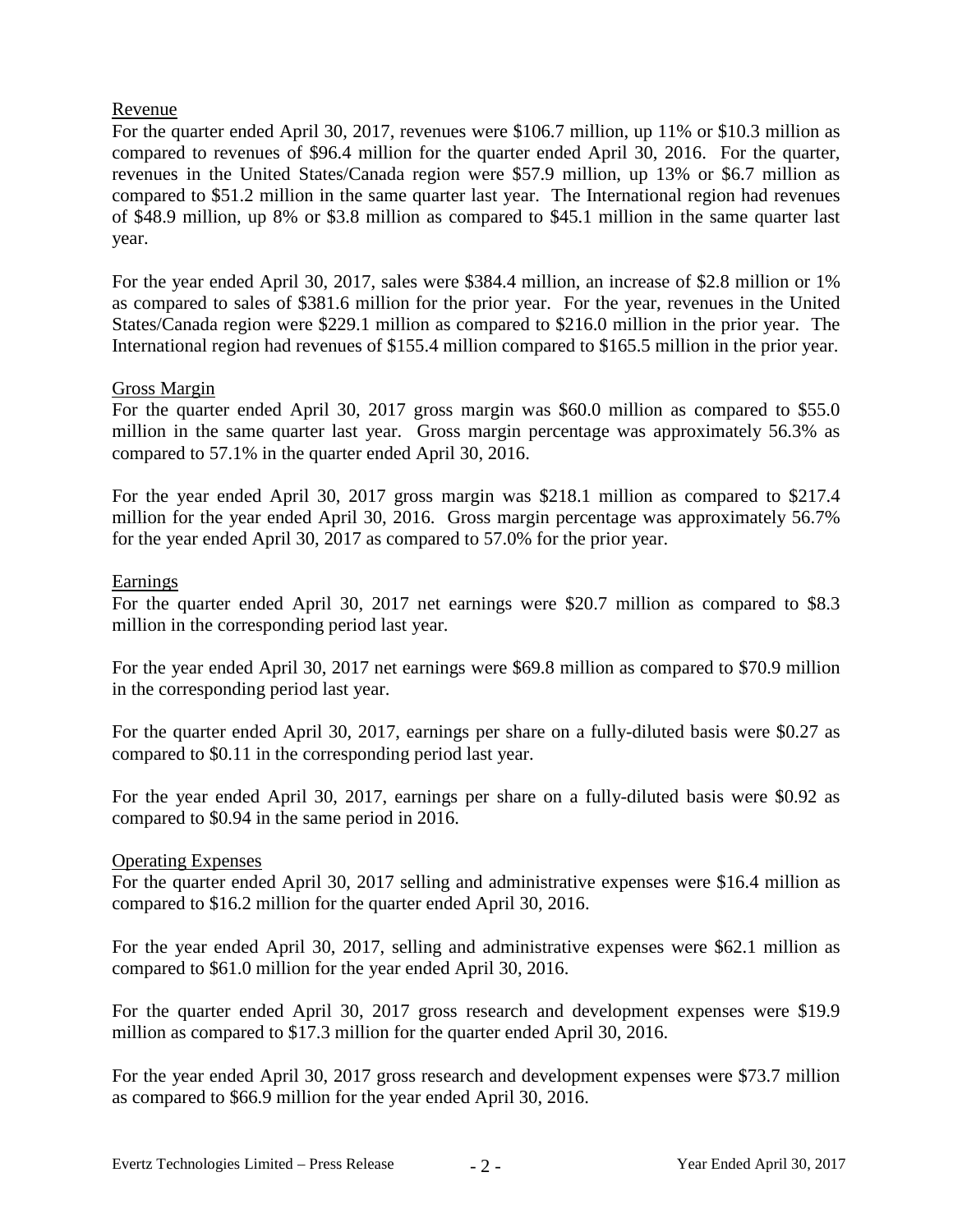Liquidity and Capital Resources

The Company's working capital as at April 30, 2017 was \$264.6 million as compared to \$314.9 million on April 30, 2016.

Cash and cash equivalents were \$54.3 million as at April 30, 2017 as compared to \$123.1 million on April 30, 2016.

Cash generated from operations was \$6.0 million for the quarter ended April 30, 2017 as compared to cash generated of \$10.1 million for the quarter ended April 30, 2016. Before taking into account taxes and the changes in non-cash working capital and current taxes, the Company generated \$23.8 million from operations for the quarter ended April 30, 2017 compared to \$12.7 million for the same period last year.

Cash provided by operations was \$64.5 million for the 2017 fiscal year as compared to cash provided by operations of \$91.2 million for the 2016 fiscal year. Before taking into account taxes and the changes in non-cash working capital, the Company generated \$81.1 million from operations for fiscal 2017 as compared to \$85.5 million for fiscal 2016.

For the quarter, the Company used \$3.2 million in investing activities largely a result of purchases in capital assets.

For the year, the Company used \$11.2 million in investing activities, largely a result of purchases of capital assets.

For the quarter ended, the Company used cash in financing activities of \$13.3 million which was principally a result of the payment of dividends of \$13.6 million.

For the year ended April 30, 2017, the Company used cash in financing activities of \$119.0 million which was principally a result of the payment of dividends of \$137.5 million, including a special dividend of \$83.1 million, partially offset by the issuance of Capital Stock pursuant to the Company's Stock Option Plan of \$18.7 million.

#### Shipments and Backlog

At the end of May 2017, purchase order backlog was in excess of \$93 million and shipments during the month of May 2017 were \$36 million.

#### Dividend Declared

Evertz Board of Directors declared a regular quarterly dividend on June 13, 2017 of \$0.18 per share.

The dividend is payable to shareholders of record on June 23, 2017 and will be paid on or about June 30, 2017.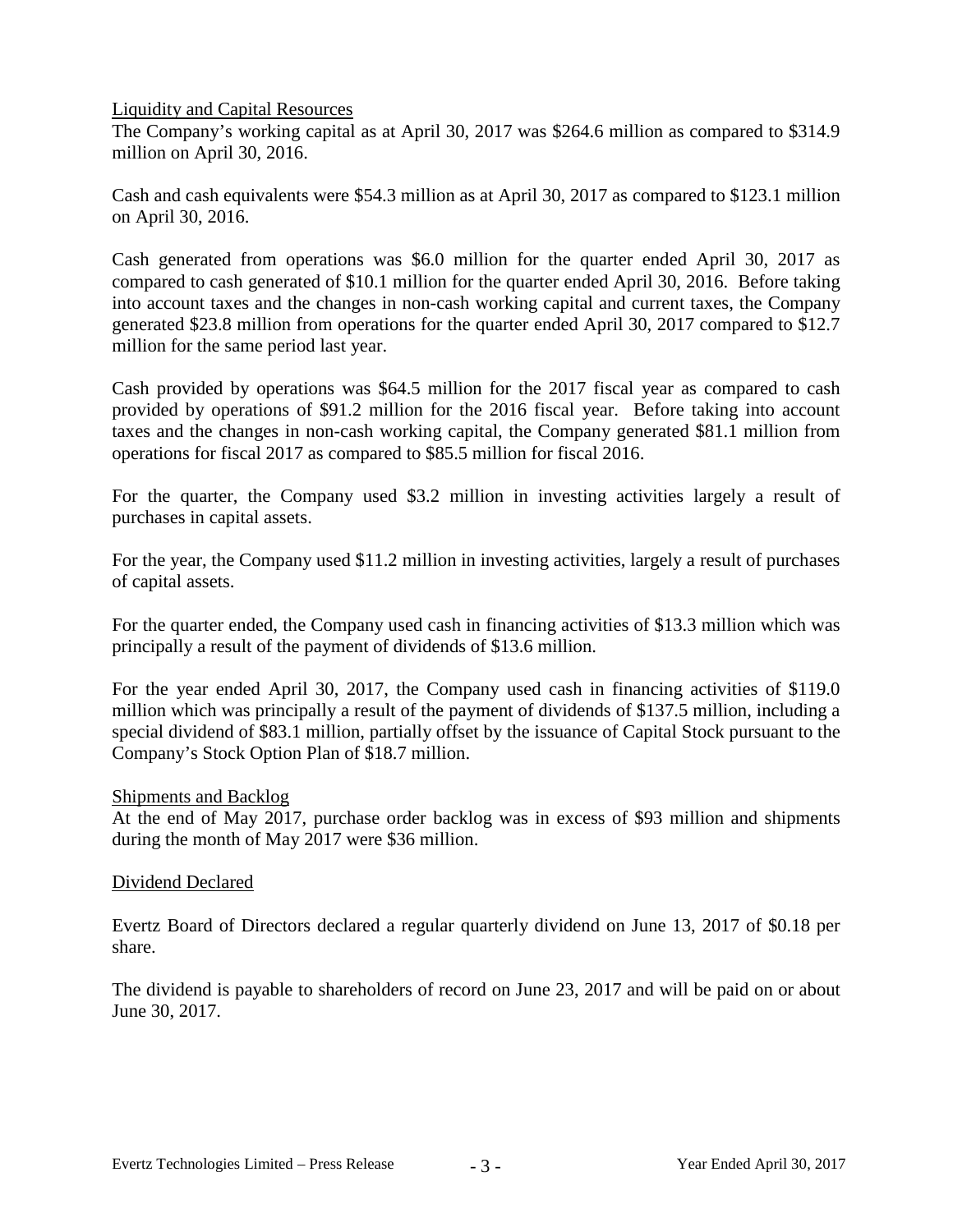# **Selected Consolidated Financial Information**

(in thousands of dollars, except earnings per share and percentages)

|                                                       | Three month period ended<br>April 30, |              |         | Twelve month period ended<br>April 30, |          |                           |           |  |
|-------------------------------------------------------|---------------------------------------|--------------|---------|----------------------------------------|----------|---------------------------|-----------|--|
|                                                       | 2017                                  |              | 2016    |                                        | 2017     |                           | 2016      |  |
| Revenue                                               | \$<br>106,734                         | $\mathbb{S}$ | 96,367  | $\mathbb{S}$                           | 384,432  | $\boldsymbol{\mathsf{S}}$ | 381,550   |  |
| Cost of goods sold                                    | 46,690                                |              | 41,343  |                                        | 166,288  |                           | 164,172   |  |
| Gross margin                                          | 60,044                                |              | 55,024  |                                        | 218,144  |                           | 217,378   |  |
| Expenses                                              |                                       |              |         |                                        |          |                           |           |  |
| Selling and administrative                            | 16,431                                |              | 16,236  |                                        | 62,135   |                           | 60,986    |  |
| General                                               | 2,417                                 |              | 1,460   |                                        | 8,951    |                           | 6,200     |  |
| Research and development                              | 19,942                                |              | 17,284  | 73,699                                 |          |                           | 66,892    |  |
| Investment tax credits                                | (2,149)                               |              | (3,081) |                                        | (9,362)  |                           | (10, 495) |  |
| Foreign exchange (gain) loss                          | (4,110)                               |              | 11,814  |                                        | (9,887)  |                           | (2,638)   |  |
|                                                       | 32,531                                |              | 43,713  |                                        | 125,536  |                           | 120,945   |  |
| Earnings before undernoted                            | 27,513                                |              | 11,311  |                                        | 92,608   |                           | 96,433    |  |
| Finance income                                        | (117)                                 |              | 317     |                                        | 1,321    |                           | 772       |  |
| Finance costs                                         | (46)                                  |              | (84)    | (242)                                  |          |                           | (534)     |  |
| Other income and expenses                             | 47                                    |              | (237)   |                                        | (141)    |                           | 124       |  |
| Earnings before income taxes                          | 27,397                                |              | 11,307  |                                        | 93,546   |                           | 96,795    |  |
| Provision for (recovery of) income taxes              |                                       |              |         |                                        |          |                           |           |  |
| Current                                               | 6,969                                 |              | 1,270   |                                        | 25,160   |                           | 24,582    |  |
| Deferred                                              | (257)                                 |              | 1,758   |                                        | (1, 387) |                           | 1,327     |  |
|                                                       | 6,712                                 |              | 3,028   | 23,773                                 |          |                           | 25,909    |  |
| Net earnings for the period                           | \$<br>20,685                          | \$           | 8,279   | \$                                     | 69,773   | \$                        | 70,886    |  |
| Net earnings attributable to non-controlling interest | 138                                   |              | 182     |                                        | 613      |                           | 667       |  |
| Net earnings attributable to shareholders             | 20,547                                | \$           | 8,097   |                                        | 69,160   |                           | 70,219    |  |
| Net earnings for the period                           | \$<br>20,685                          | \$           | 8,279   | \$                                     | 69,773   | \$                        | 70,886    |  |
| Earnings per share                                    |                                       |              |         |                                        |          |                           |           |  |
| Basic                                                 | \$<br>0.27                            | \$           | 0.11    | \$                                     | 0.92     | \$                        | 0.94      |  |
| Diluted                                               | \$<br>0.27                            | \$           | 0.11    | \$                                     | 0.92     | \$                        | 0.94      |  |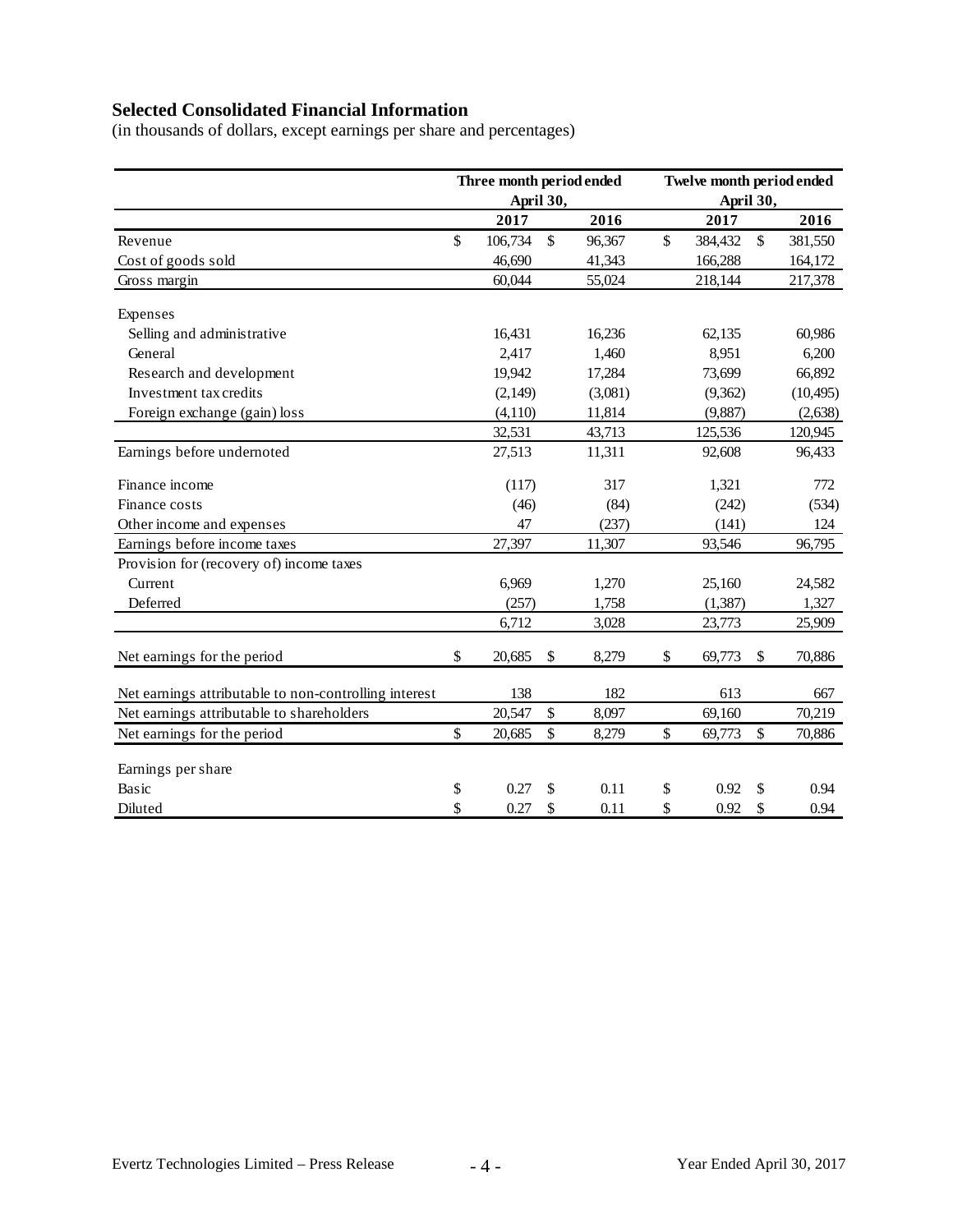|                                           | April 30,     |               | April 30, |               | April 30, |
|-------------------------------------------|---------------|---------------|-----------|---------------|-----------|
|                                           | 2017          |               | 2016      |               | 2015      |
| <b>Assets</b>                             |               |               |           |               |           |
| Current assets                            |               |               |           |               |           |
| Cash and cash equivalents                 | \$<br>54,274  | <sup>\$</sup> | 123,102   | <sup>\$</sup> | 100,681   |
| Trade and other receivables               | 111,664       |               | 97,435    |               | 95,403    |
| Prepaid expenses                          | 4,075         |               | 6,307     |               | 8,426     |
| Inventories                               | 178,208       |               | 155,957   |               | 154,259   |
| Income tax receivable                     |               |               | 4,256     |               |           |
|                                           | 348,221       |               | 387,057   |               | 358,769   |
|                                           |               |               |           |               |           |
| Property, Plant and Equipment             | 44,152        |               | 42,971    |               | 49,080    |
| Goodwill                                  | \$<br>18,195  | $\mathbb{S}$  | 18,286    | $\mathbb{S}$  | 18,313    |
|                                           | 410,568       |               | 448,314   |               | 426,162   |
| <b>Liabilities</b>                        |               |               |           |               |           |
| <b>Current</b> liabilities                |               |               |           |               |           |
| Trade and other payables                  | \$<br>50.321  | \$            | 49,815    | \$            | 44,265    |
| Provisions                                | 3,817         |               | 3,563     |               | 2,229     |
| Deferred revenue                          | 28,272        |               | 18,529    |               | 15,427    |
| Current portion of long term debt         | 280           |               | 238       |               | 254       |
| Income tax payable                        | 945           |               |           |               | 1,699     |
|                                           | 83,635        |               | 72,145    |               | 63,874    |
| Long term debt                            | 733           |               | 888       |               | 996       |
| Deferred taxes                            | 4,427         |               | 5,545     |               | 4,432     |
|                                           | 88,795        |               | 78,578    |               | 69,302    |
| <b>Equity</b>                             |               |               |           |               |           |
| Capital stock                             | 124,695       |               | 100,483   |               | 95,708    |
| Share based payment reserve               | 10,091        |               | 13,835    |               | 12,418    |
| Accumulated other comprehensive income    | 747           |               | 1,567     |               | 3,077     |
| Retained earnings                         | 182,297       |               | 250,320   |               | 242,268   |
|                                           | 183,044       |               | 251,887   |               | 245,345   |
| Total equity attributable to shareholders | 317,830       |               | 366,205   |               | 353,471   |
| Non-controlling interest                  | 3,943         |               | 3,531     |               | 3,389     |
|                                           | 321,773       |               | 369,736   |               | 356,860   |
|                                           | \$<br>410,568 | \$            | 448,314   | \$            | 426,162   |